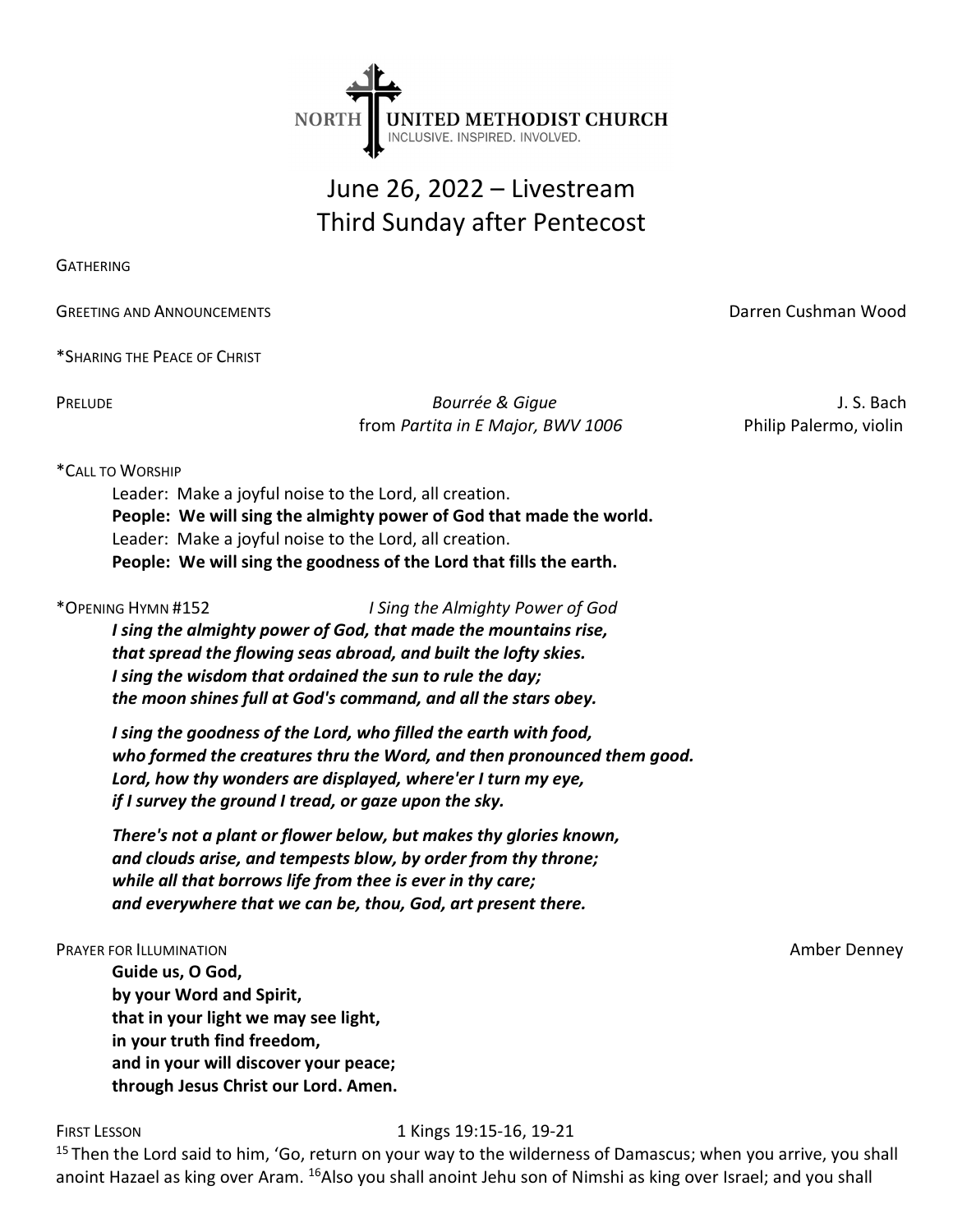anoint Elisha son of Shaphat of Abel-meholah as prophet in your place.

<sup>19</sup> So he set out from there, and found Elisha son of Shaphat, who was ploughing. There were twelve yoke of oxen ahead of him, and he was with the twelfth. Elijah passed by him and threw his mantle over him. <sup>20</sup>He left the oxen, ran after Elijah, and said, 'Let me kiss my father and my mother, and then I will follow you.' Then Elijah said to him, 'Go back again; for what have I done to you?' <sup>21</sup>He returned from following him, took the yoke of oxen, and slaughtered them; using the equipment from the oxen, he boiled their flesh, and gave it to the people, and they ate. Then he set out and followed Elijah, and became his servant.

Leader: This is the Word of God for the people of God.

People: Thanks be to God.

ANTHEM **EXAMPLE 2018 CONTROLLER SHALL CONTROLLER SHALL CONTROLLER SHALL CONTROLLER SHALL CONTROLLER SHALL CONTROLLER SHALL CONTROLLER SHALL CONTROLLER SHALL CONTROLLER SHALL CONTROLLER SHALL CONTROLLER SHALL CONTROLLER SHA**  Chancel Quartet/Cathedral Singers; Philip Palermo, violin

Shalom (Peace). Peace I leave with you, peace I give to you: Peace. Shalom. Not as this world gives, I give to you, do not be afraid. Shalom, my peace I give you, shalom, peace I leave with you, shalom.

\*CANTICLE OF PRAISE salm 16:5-11

Leader: The Lord is my chosen portion and my cup; you hold my lot.

- People: The lines have fallen for me in pleasant places; I have a glorious heritage.
	-
- Leader: I bless the Lord who gives me counsel; even at night my heart instructs me.
- People: I have set the Lord always before me; the Lord is at my right hand, I shall not be moved.
- Leader: Therefore my heart is glad, and my soul rejoices; my body also dwells secure.
- People: For you do not give me up to Sheol, or let your godly one see the Pit.
- Leader: You show me the path of life;
- People: in your presence there is fullness of joy; in your right hand are pleasures for evermore.

HYMN OF PRAYER #465 V. 1-2 Holy Spirit, Truth divine, dawn upon this soul of mine; Word of God and inward light, wake my spirit, clear my sight. Holy Spirit, Love divine, glow within this heart of mine;

kindle every high desire; perish self in thy pure fire.

PRAYERS OF THE PEOPLE **Austin Spence** Austin Spence Austin Spence Austin Spence Austin Spence

THE LORD'S PRAYER #895

Our Father, who art in heaven, hallowed be thy name. Thy kingdom come, thy will be done on earth as it is in heaven. Give us this day our daily bread.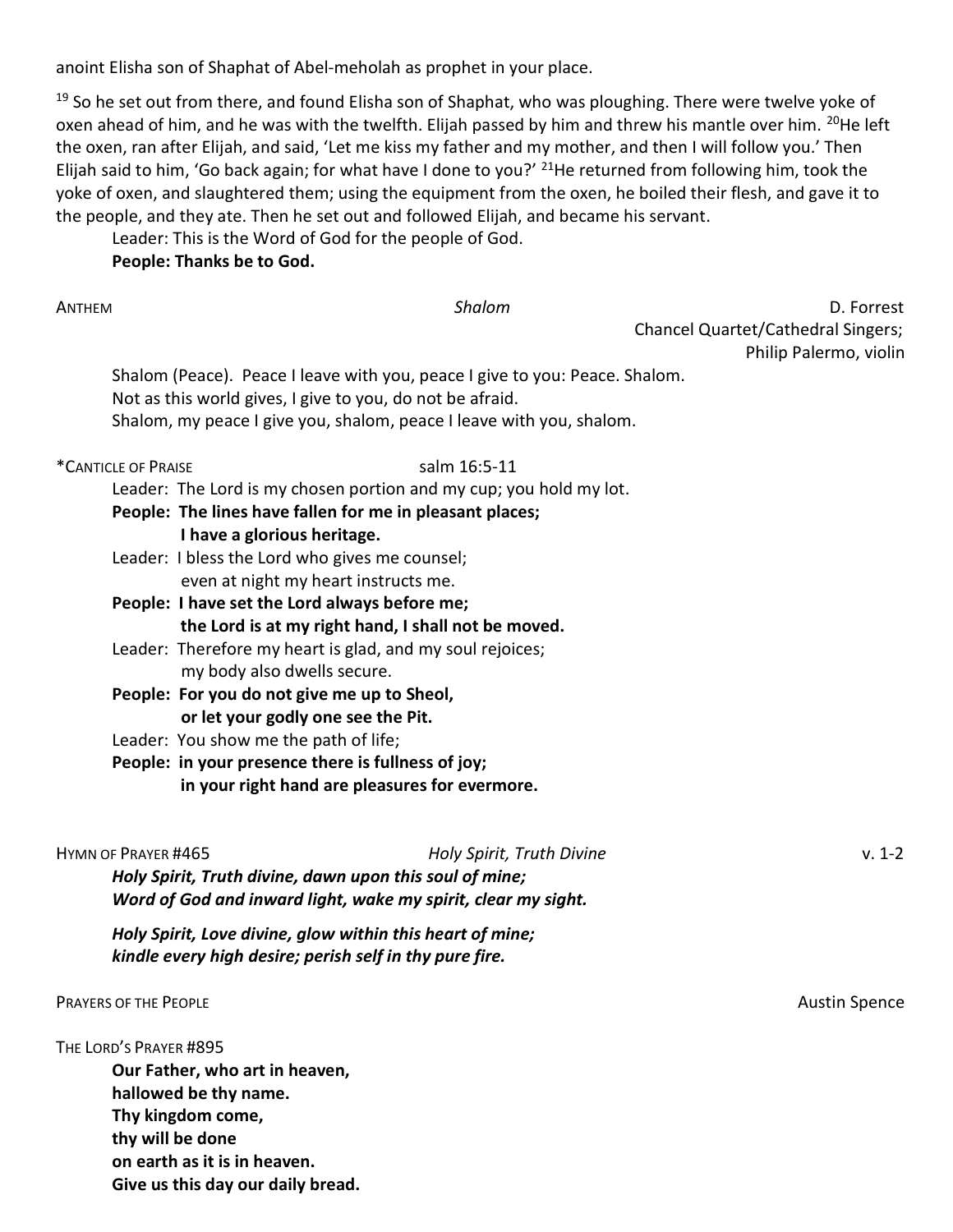And forgive us our trespasses, as we forgive those who trespass against us. And lead us not into temptation, but deliver us from evil. For thine is the kingdom, and the power, and the glory, forever. Amen.

HYMN #465 Holy Spirit, Truth Divine v. 3-4 Holy Spirit, Power divine, fill and nerve this will of mine; grant that I may strongly live, bravely bear, and nobly strive.

Holy Spirit, Right divine, King within my conscience reign; be my Lord, and I shall be firmly bound, forever free.

OFFERTORY PRAYER Darren Cushman Wood

OFFERTORY ANTHEM Meditation J. Massenet from Thaïs **Philip Palermo**, violin

\*DOXOLOGY #94 Praise God, from Whom All Blessings Flow

Praise God, from whom all blessings flow; Praise God, all creatures here below: Alleluia! Alleluia! Praise God, the source of all our gifts! Praise Jesus Christ, whose power uplifts! Praise the Spirit, Holy Spirit! Alleluia! Alleluia! Alleluia!

SECOND LESSON 2 Kings 2:1-2, 6-14

 $1$  Now when the Lord was about to take Elijah up to heaven by a whirlwind, Elijah and Elisha were on their way from Gilgal. <sup>2</sup>Elijah said to Elisha, 'Stay here; for the Lord has sent me as far as Bethel.' But Elisha said, 'As the Lord lives, and as you yourself live, I will not leave you.' So they went down to Bethel.

<sup>6</sup> Then Elijah said to him, 'Stay here; for the Lord has sent me to the Jordan.' But he said, 'As the Lord lives, and as you yourself live, I will not leave you.' So the two of them went on. <sup>7</sup> Fifty men of the company of prophets also went, and stood at some distance from them, as they both were standing by the Jordan. <sup>8</sup>Then Elijah took his mantle and rolled it up, and struck the water; the water was parted to the one side and to the other, until the two of them crossed on dry ground.

9 When they had crossed, Elijah said to Elisha, 'Tell me what I may do for you, before I am taken from you.' Elisha said, 'Please let me inherit a double share of your spirit.' <sup>10</sup>He responded, 'You have asked a hard thing; yet, if you see me as I am being taken from you, it will be granted you; if not, it will not.' <sup>11</sup>As they continued walking and talking, a chariot of fire and horses of fire separated the two of them, and Elijah ascended in a whirlwind into heaven. <sup>12</sup>Elisha kept watching and crying out, 'Father, father! The chariots of Israel and its horsemen!' But when he could no longer see him, he grasped his own clothes and tore them in two pieces.

 $13$  He picked up the mantle of Elijah that had fallen from him, and went back and stood on the bank of the Jordan. <sup>14</sup>He took the mantle of Elijah that had fallen from him, and struck the water, saying, 'Where is the Lord, the God of Elijah?' When he had struck the water, the water was parted to the one side and to the other, and Elisha went over.

Leader: This is the Word of God for the people of God. People: Thanks be to God.